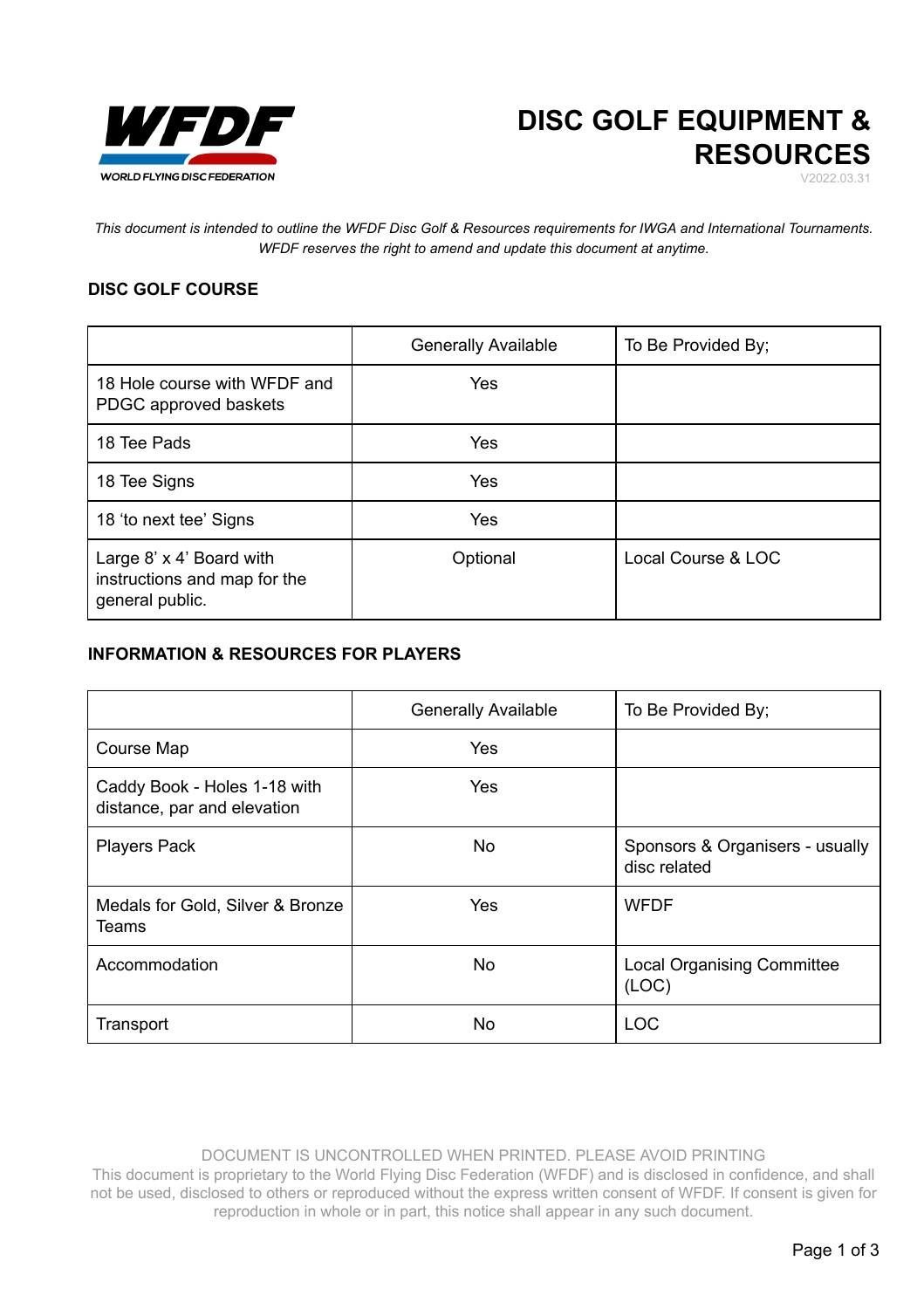



V2022.03.31

# **LOCAL ORGANISING COMMITTEE**

|                                                                                 | <b>Generally Available</b>                         | To Be Provided By;                                                            |
|---------------------------------------------------------------------------------|----------------------------------------------------|-------------------------------------------------------------------------------|
| Selection of appropriately<br>qualified individuals                             | Yes - WFDF appointed and<br>approved for all below |                                                                               |
| <b>Tournament Director</b>                                                      | Yes                                                |                                                                               |
| <b>Finance Director</b>                                                         | Yes                                                |                                                                               |
| Administrator                                                                   | Yes                                                |                                                                               |
| Media Officer                                                                   | Yes                                                |                                                                               |
| Marketing & Publicity Officer                                                   | Yes                                                |                                                                               |
| <b>Accommodation Officer</b>                                                    | <b>No</b>                                          | In relation to WFDF and IWGA                                                  |
| <b>Tournament Rules sub</b><br>Committee                                        | Yes                                                |                                                                               |
| <b>Rules</b>                                                                    | Yes - PDGA                                         |                                                                               |
| <b>Competition Manual</b>                                                       | Yes - PDGA                                         |                                                                               |
| Staff team - scorers, spotters,<br>rule officials                               | Yes                                                |                                                                               |
| <b>Staff Uniforms</b>                                                           | <b>No</b>                                          | Sponsors and organisers -<br>usually disc sport related                       |
| <b>Score Cards</b>                                                              | Yes - but with WFDF and IWGA<br>approval           |                                                                               |
| On-line scoring system - linked<br>to social media and official<br>broadcasters | <b>No</b>                                          | In liaison with local course and<br>WFDF/PDGA marketing and<br>Media officers |
| Software to analyse results                                                     | Yes                                                |                                                                               |